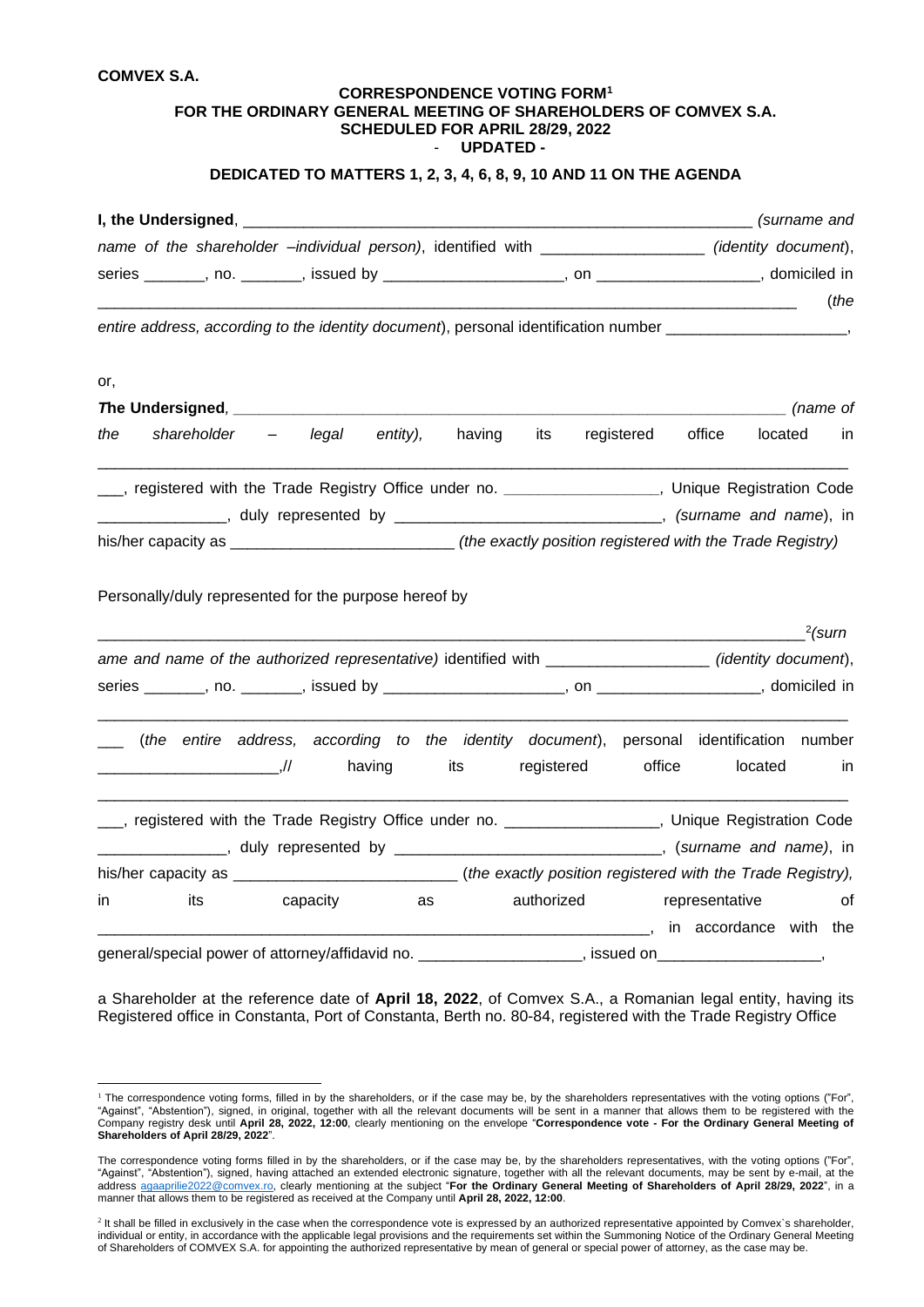under no. J13/622/1991, Unique Registration Code 1909360 (the "*Company*"), having a share capital of lei 29,139,927.5 and a total number of 11,655,971 shares

holder of a number of \_\_\_\_\_\_\_ nominative shares, representing \_\_\_\_\_\_% of the total number of 11,655,971 shares issued by the Company, which grant me a number of voting rights at the Ordinary General Meeting of Shareholders, representing \_\_\_\_\_\_\_\_\_% of the total number of the voting rights,

being aware of the Agenda of the **Ordinary General Meeting of the Shareholders of Comvex S.A.**, summoned for the date of **April 28/29, 2022**, starting at **12:00** and of the documents provided by Comvex S.A. related to the said agenda,

in accordance with Regulation no. 5/2018, I hereby exercise my vote by correspondence, as follows:

- 1. The approval of the Board of Directors report for 2021.
	- For  $\Box$  Against  $\Box$  Abstention  $\Box$

2. The approval of the Financial Auditor report for the year 2021.

| For ⊡ | Against □ | Abstention □ |
|-------|-----------|--------------|
|       |           |              |

3. The approval of the Financial Statements for the year 2021.

| For $\Box$ | Against $\square$ | Abstention □ |
|------------|-------------------|--------------|
|            |                   |              |

4. Approval of the distribution of the profit achieved in 2021. Approval of the distribution of the amount of lei 8,427,267, as dividends, respectively approval of a gross dividend per share of lei 0.723.

For  $\Box$  Against  $\Box$  Abstention  $\Box$ 

5. The approval of the discharge of liability of the directors for their activity during 2021.

*Do not fill in, subject to secret vote. It shall be used the Correspondence voting form dedicated to matters* 5 and 7 *on the agenda.*

6. The approval of the Income and expenditure Budget for the year 2022.

For  $\square$  Against  $\square$  Abstention  $\square$ 

7. The appointment of a member of Comvex Board of Directors for filling in the vacancy previously held by Mr. Panait Ivanescu, who passed away.

*Do not fill in, subject to secret vote. It shall be used the Correspondence voting form dedicated to matters* 5 and 7 *on the agenda.*

8. The approval of the date of **June 3 2022** as the date of registration, in compliance with the provisions of article 87 para 2. of Law no. 24/2017 (R) and article 2 para (2) letter f) of Regulation no. 5/2018.

| For $\square$<br>Against $\square$ | Abstention □ |
|------------------------------------|--------------|
|------------------------------------|--------------|

9. The approval of the date of June 2 2022 as "ex date", in compliance with the provisions article 2 para 2 letter l) of Regulation no. 5/2018 on issuers of financial instruments and market operations.